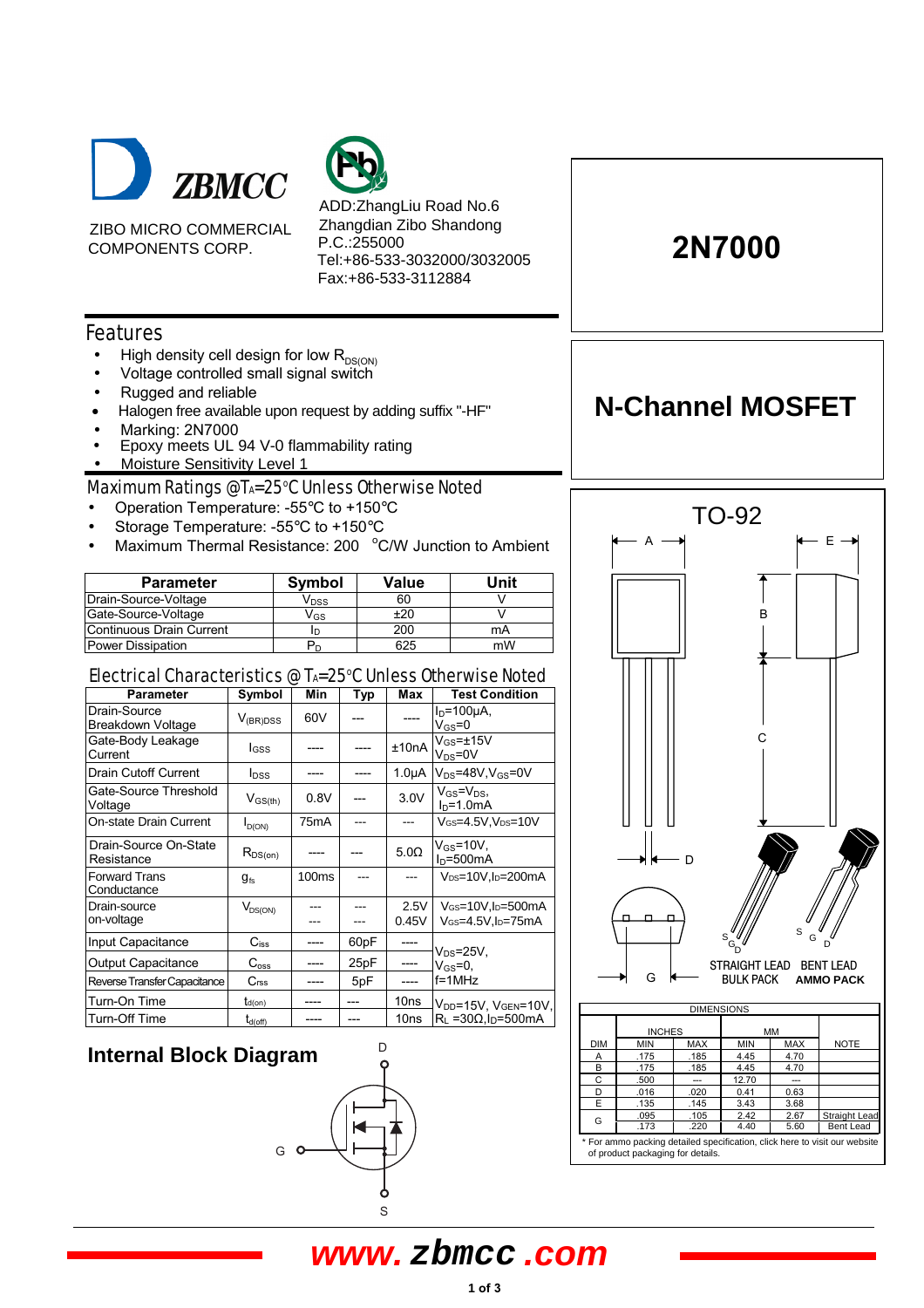# 2N7000

# **ZBMCC**

ZIBO MICRO COMMERCIAL COMPONENTS CORP.



## **www. zbmcc .com**